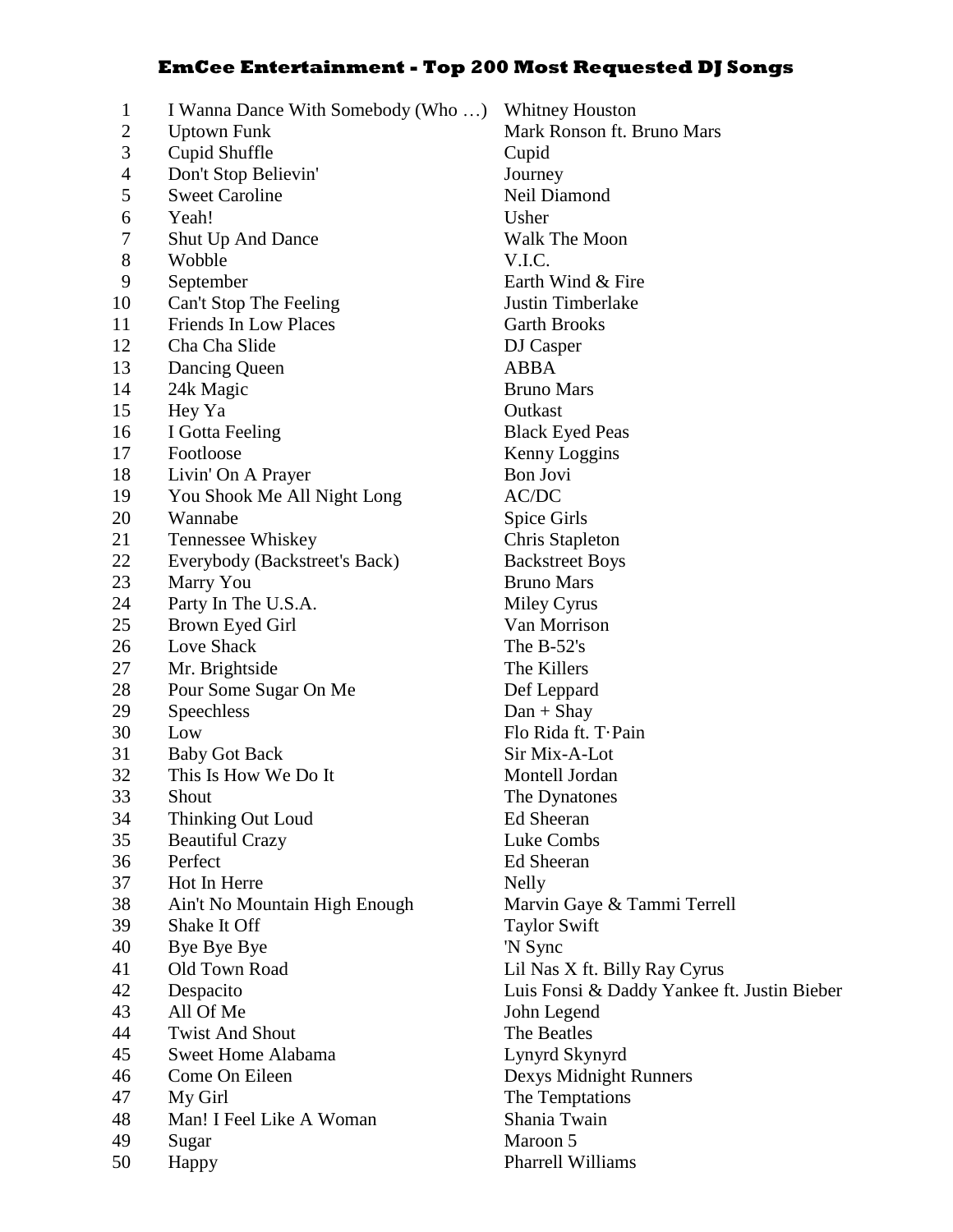| 51  | <b>Get Low</b>                      | Lil' Jon & The       |
|-----|-------------------------------------|----------------------|
| 52  | The Way You Look Tonight            | Frank Sinatra        |
| 53  | We Are Family                       | Sister Sledge        |
| 54  | Africa                              | Toto                 |
| 55  | <b>Bohemian Rhapsody</b>            | Queen                |
| 56  | Can't Help Falling In Love          | Elvis Presley        |
| 57  | I Want It That Way                  | <b>Backstreet Bo</b> |
| 58  | Timber                              | Pitbull ft. Ke\$     |
| 59  | The Git Up                          | <b>Blanco Brown</b>  |
| 60  | Party Rock Anthem                   | LMFAO ft. La         |
| 61  | We Found Love                       | Rihanna ft. Ca       |
| 62  | Signed, Sealed, Delivered I'm Yours | Stevie Wonde         |
| 63  | Single Ladies (Put A Ring On It)    | Beyonce              |
| 64  | Mambo No. 5                         | Lou Bega             |
| 65  | Die A Happy Man                     | <b>Thomas Rhett</b>  |
| 66  | <b>Truth Hurts</b>                  | Lizzo                |
| 67  | <b>Play That Funky Music</b>        | Wild Cherry          |
| 68  | You Make My Dreams                  | Hall & Oates         |
| 69  | Celebration                         | Kool & The G         |
| 70  | Cotton Eyed Joe                     | Rednex               |
| 71  | Turn Down For What                  | DJ Snake ft. L       |
| 72  | Jump Around                         | House Of Pair        |
| 73  | Country Girl (Shake It For Me)      | Luke Bryan           |
| 74  | Sexyback                            | Justin Timberl       |
| 75  | Boot Scootin' Boogie                | Brooks & Dur         |
| 76  | <b>Billie Jean</b>                  | Michael Jacks        |
| 77  | Fireball                            | Pitbull ft. John     |
| 78  | Good As Hell                        | Lizzo                |
| 79  | Forever                             | Chris Brown          |
| 80  | Crazy In Love                       | Beyonce ft. Ja       |
| 81  | Raise Your Glass                    | Pink                 |
| 82  | Ignition                            | R. Kelly             |
| 83  | Ice Ice Baby                        | Vanilla Ice          |
| 84  | Chicken Fried                       | Zac Brown Ba         |
| 85  | Save A Horse (Ride A Cowboy)        | Big & Rich           |
| 86  | Girls Just Want To Have Fun         | Cyndi Lauper         |
| 87  | Y.M.C.A.                            | The Village Po       |
| 88  | I Like It                           | Cardi B. ft. Ba      |
| 89  | P.Y.T (Pretty Young Thing)          | Michael Jacks        |
| 90  | Macarena                            | Los Del Rio          |
| 91  | Love On Top                         | Beyonce              |
| 92  | Stayin' Alive                       | <b>Bee Gees</b>      |
| 93  | Build Me Up Buttercup               | The Foundation       |
| 94  | All The Small Things                | Blink-182            |
| 95  | Jessie's Girl                       | Rick Springfie       |
| 96  | <b>Shots</b>                        | LMFAO ft. Li         |
| 97  | Take Me Home, Country Roads         | John Denver          |
| 98  | Wagon Wheel                         | Old Crow Me          |
| 99  | (I've Had) The Time Of My Life      | Bill Medley &        |
| 100 | Crazy Little Thing Called Love      | Queen                |
| 101 | Old Time Rock And Roll              | <b>Bob Seger</b>     |
| 102 | Summer Of '69                       | Bryan Adams          |
|     |                                     |                      |

Lil' Jon & The East Side Boyz Frank Sinatra Sister Sledge Elvis Presley **Backstreet Boys** Pitbull ft. Ke\$ha Blanco Brown LMFAO ft. Lauren Bennett & Goon Rock Rihanna ft. Calvin Harris rs Stevie Wonder Beyonce Lou Bega Thomas Rhett Wild Cherry Hall & Oates Kool & The Gang Rednex DJ Snake ft. Lil Jon House Of Pain Luke Bryan Justin Timberlake ft. Timbaland Brooks & Dunn Michael Jackson Pitbull ft. John Ryan Chris Brown Beyonce ft. Jay Z R. Kelly Vanilla Ice Zac Brown Band Big & Rich Cyndi Lauper The Village People Cardi B. ft. Bad Bunny & J Balvin Michael Jackson Los Del Rio Beyonce Bee Gees The Foundations  $Blink-182$ Rick Springfield LMFAO ft. Lil Jon John Denver Old Crow Medicine Show Bill Medley & Jennifer Warnes Queen Bob Seger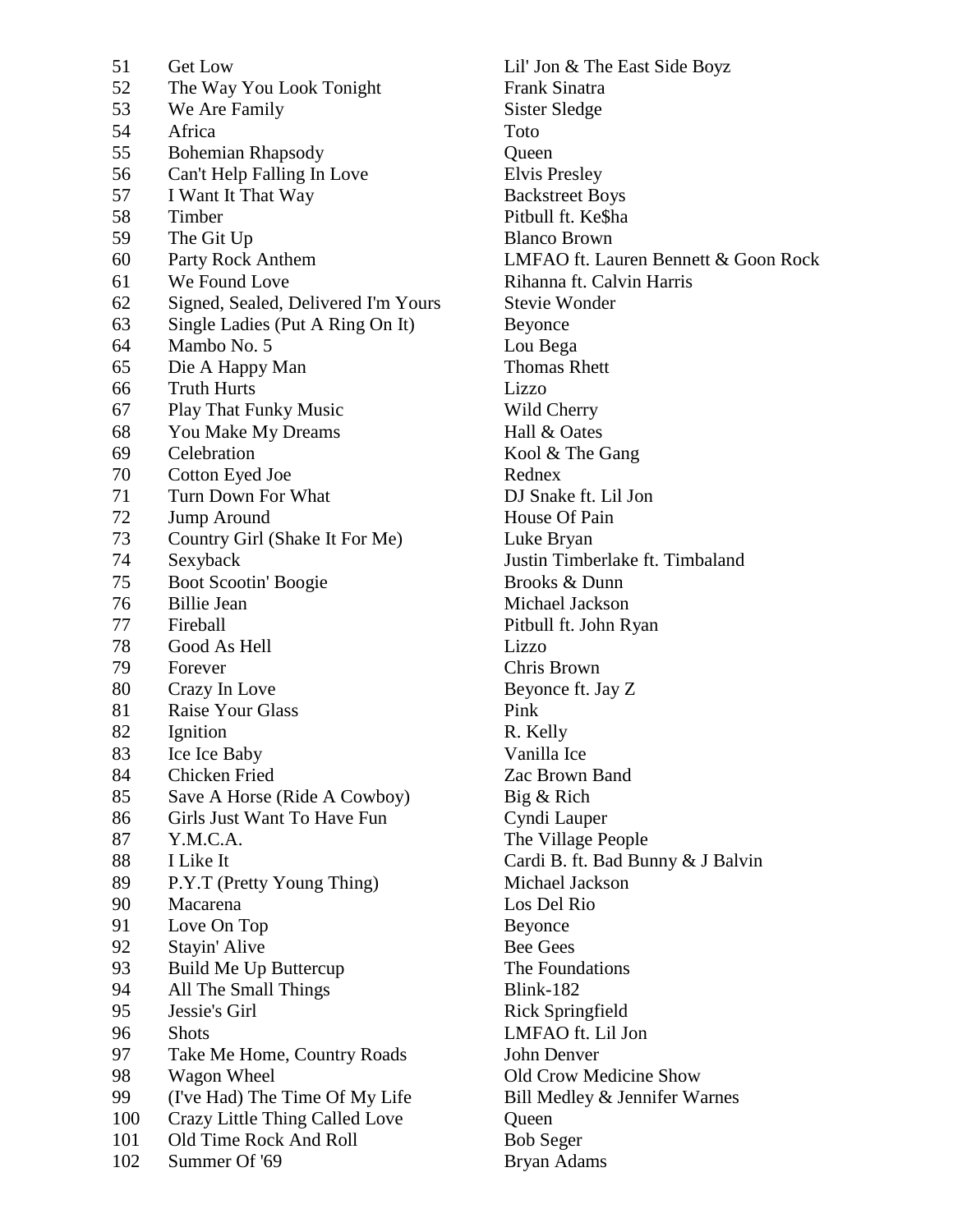| 103 | <b>Fat Bottomed Girls</b>                                  | Queen                                  |
|-----|------------------------------------------------------------|----------------------------------------|
| 104 | Wonderful Tonight                                          | Eric Clapton                           |
| 105 | I Don't Want To Miss A Thing                               | Aerosmith                              |
| 106 | <b>Brick House</b>                                         | The Commodor                           |
| 107 | At Last                                                    | Etta James                             |
| 108 | Pony                                                       | Ginuwine                               |
| 109 | In Da Club                                                 | 50 Cent                                |
| 110 | <b>Gold Digger</b>                                         | Kanye West ft. J                       |
| 111 | Danza Kuduro                                               | Don Omar & Lu                          |
| 112 | Cake By The Ocean                                          | <b>DNCE</b>                            |
| 113 | <b>Just Dance</b>                                          | Lady Gaga ft. C                        |
| 114 | No Scrubs                                                  | <b>TLC</b>                             |
| 115 | Moves Like Jagger                                          | Maroon 5 ft. Ch                        |
| 116 | Push It                                                    | Salt-N-Pepa                            |
| 117 | Closer                                                     | The Chainsmoke                         |
| 118 | Electric Boogie (Electric Slide)                           | Marcia Griffiths                       |
| 119 | In Case You Didn't Know                                    | <b>Brett Young</b>                     |
| 120 | No Diggity                                                 | <b>BLACKstreet</b>                     |
| 121 | Don't Stop 'Til You Get Enough                             | Michael Jacksor                        |
| 122 | Body Like A Back Road                                      | Sam Hunt                               |
| 123 | <b>A Thousand Years</b>                                    | Christina Perri                        |
| 124 | Shape of You                                               | <b>Ed Sheeran</b>                      |
| 125 | Getting Jiggy Wit It                                       | Will Smith                             |
| 126 | Stand By Me                                                | Ben E. King                            |
| 127 | Thriller                                                   | Michael Jacksor                        |
| 128 |                                                            | Train                                  |
| 129 | Marry Me<br>Piano Man                                      |                                        |
| 130 |                                                            | <b>Billy Joel</b><br>Pitbull ft. Ne-Yo |
| 131 | Give Me Everything                                         | Frank Sinatra                          |
| 132 | Fly Me To The Moon (In Other Words)<br>Sweet Child O' Mine | Guns N' Roses                          |
|     | <b>U</b> Can't Touch This                                  | <b>MC</b> Hammer                       |
| 133 |                                                            |                                        |
| 134 | That's What I Like                                         | <b>Bruno Mars</b>                      |
| 135 | Juice                                                      | Lizzo                                  |
| 136 | From The Ground Up                                         | $Dan + Shay$                           |
| 137 | Amazed                                                     | Lonestar                               |
| 138 | Sucker                                                     | <b>Jonas Brothers</b>                  |
| 139 | <b>Higher Love</b>                                         | Kygo X Whitne                          |
| 140 | Suavemente                                                 | Elvis Crespo                           |
| 141 | The Way You Make Me Feel                                   | Michael Jacksor                        |
| 142 | Dynamite                                                   | Taio Cruz                              |
| 143 | Just The Way You Are                                       | <b>Bruno Mars</b>                      |
| 144 | 10,000 Hours                                               | Dan + Shay & J                         |
| 145 | How Sweet It Is (To Be Loved By You)                       | James Taylor                           |
| 146 | God Gave Me You                                            | <b>Blake Shelton</b>                   |
| 147 | Dance Monkey                                               | Tones And I                            |
| 148 | Sunflower                                                  | Post Malone & :                        |
| 149 | I'm Gonna Be (500 Miles)                                   | The Proclaimers                        |
| 150 | Sexy And I Know It                                         | <b>LMFAO</b>                           |
| 151 | Take On Me                                                 | a-Ha                                   |
| 152 | What A Wonderful World                                     | Louis Armstrong                        |
| 153 | My House                                                   | Flo Rida                               |
| 154 | Respect                                                    | Aretha Franklin                        |

Queen **Eric Clapton** Aerosmith The Commodores Etta James Ginuwine 50 Cent Kanye West ft. Jamie Foxx Don Omar & Lucenzo Lady Gaga ft. Colby O'Donis Maroon 5 ft. Christina Aguilera Salt-N-Pepa The Chainsmokers ft. Halsey Marcia Griffiths **Brett Young BLACKstreet** Michael Jackson Sam Hunt Christina Perri Ed Sheeran Will Smith Ben E. King Michael Jackson **Billy Joel** Pitbull ft. Ne-Yo, Afrojack & Nayer rds) Frank Sinatra Guns N' Roses MC Hammer **Bruno Mars** Dan+ Shay Lonestar Jonas Brothers Kygo X Whitney Houston Elvis Crespo Michael Jackson Taio Cruz Bruno Mars  $Dan + Shay & Justin Bieber$ You) James Taylor **Blake Shelton** Tones And I Post Malone & Swae Lee The Proclaimers LMFAO Louis Armstrong Flo Rida